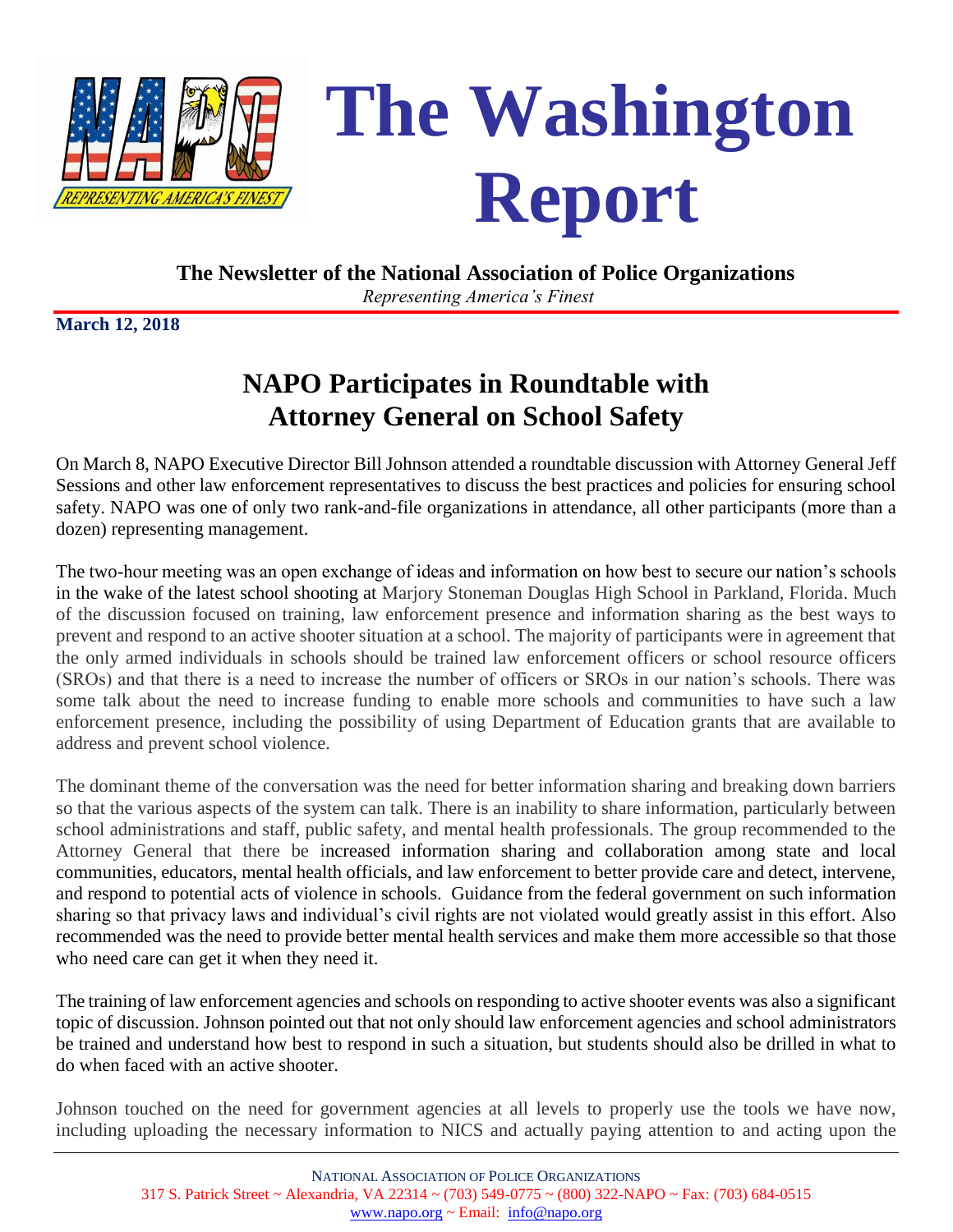information shared through NICS. He also spoke on closing background check loopholes, such as those at gun shows, to ensure that those individuals who should not have guns under current law are not able to obtain them.

In the end, it is law enforcement working with school administrators and staff on a consistent basis, both in practice and information sharing, that will help keep our schools safe.

NAPO appreciates the Attorney General taking the time to discuss and consider state and local law enforcement's suggestions and recommendations as to how the federal government can best support its partners in protecting our nation's schools and students. We look forward to working with him to put these recommendations into action.

If you should have any questions about the meeting, please contact Bill Johnson at [bjohnson@napo.org](mailto:bjohnson@napo.org)

# **Victory! Fifth Circuit Court of Appeal Sides with NAPO Regarding Officer Immunity from Civil Suit**

On January 8, NAPO filed an *[amicus](http://www.napo.org/index.php/download_file/view/2804/766/)* brief in support of the defendants in the case of *Rogers Vann v. City of Southhaven*. The case involves a situation where narcotics officers in Southaven, Mississippi had boxed in the automobile of a drug dealer in an attempt to arrest him. The driver of the drug dealer's car attempted to escape, striking one officer and knocking him to the ground. The drug dealer's car then drove toward the downed officer a second time, and officers fired at the auto, striking and killing the driver. The issue is whether the officers are protected from a civil law suit by "qualified immunity." The court, the U.S. Court of Appeals for the Fifth Circuit (one level below the U.S. Supreme Court), decided via a three judge panel that the officers were not entitled to immunity, and voted to let the suit proceed. NAPO's brief asked the entire panel of Circuit Judges (not just the three judge panel) to rehear the case, because we believe the panel got it wrong, and failed to follow Supreme Court precedent in this case, which indicates that the officers should have been granted immunity from suit.

The U.S. Court of Appeals for the Fifth Circuit did review the case in response to NAPO's *amicus* brief and agreed with us and changed their holding and opinion. The [new opinion,](file:///C:/Users/BJohnson/AppData/Local/Microsoft/Windows/INetCache/Content.Outlook/7R7R0OWQ/Vann%20v%20Southaven%20MS%20revised%20opinion%205USCA.pdf) which was issued on March 5, extends immunity to the officers from civil suit. This is a significant win for law enforcement.

If you have any questions on this case, please contact Bill Johnson at [bjohnson@napo.org.](mailto:bjohnson@napo.org)

## **NAPO Joins DOJ Law Enforcement Working Group**

NAPO was asked to participate in a Department of Justice (DOJ) Law Enforcement Working Group, put together by Principal Deputy Assistant Attorney General Alan Hanson, head of the Office of Justice Programs (OJP), Bureau of Justice Assistance (BJA) Director Jon Adler, and Associate Deputy Attorney General Steve Cook at the request of the Attorney General. Along with NAPO, the Working Group consists of representatives of other national law enforcement organizations and DOJ staff and it will meet quarterly to discuss relevant issues facing officers in the streets and how the DOJ can best assist its state and local law enforcement partners.

The first Working Group meeting took place on March 7 and it focused on the Department's current efforts regarding civil asset forfeiture accountability and where the Department is on issuing training for state and local law enforcement agencies on how to properly submit asset forfeitures for adoption. Also discussed were the Department's efforts to protect forensic science as we know it, new tools to help federal, state and local law enforcement fight opioids in our communities, and officer safety and wellness.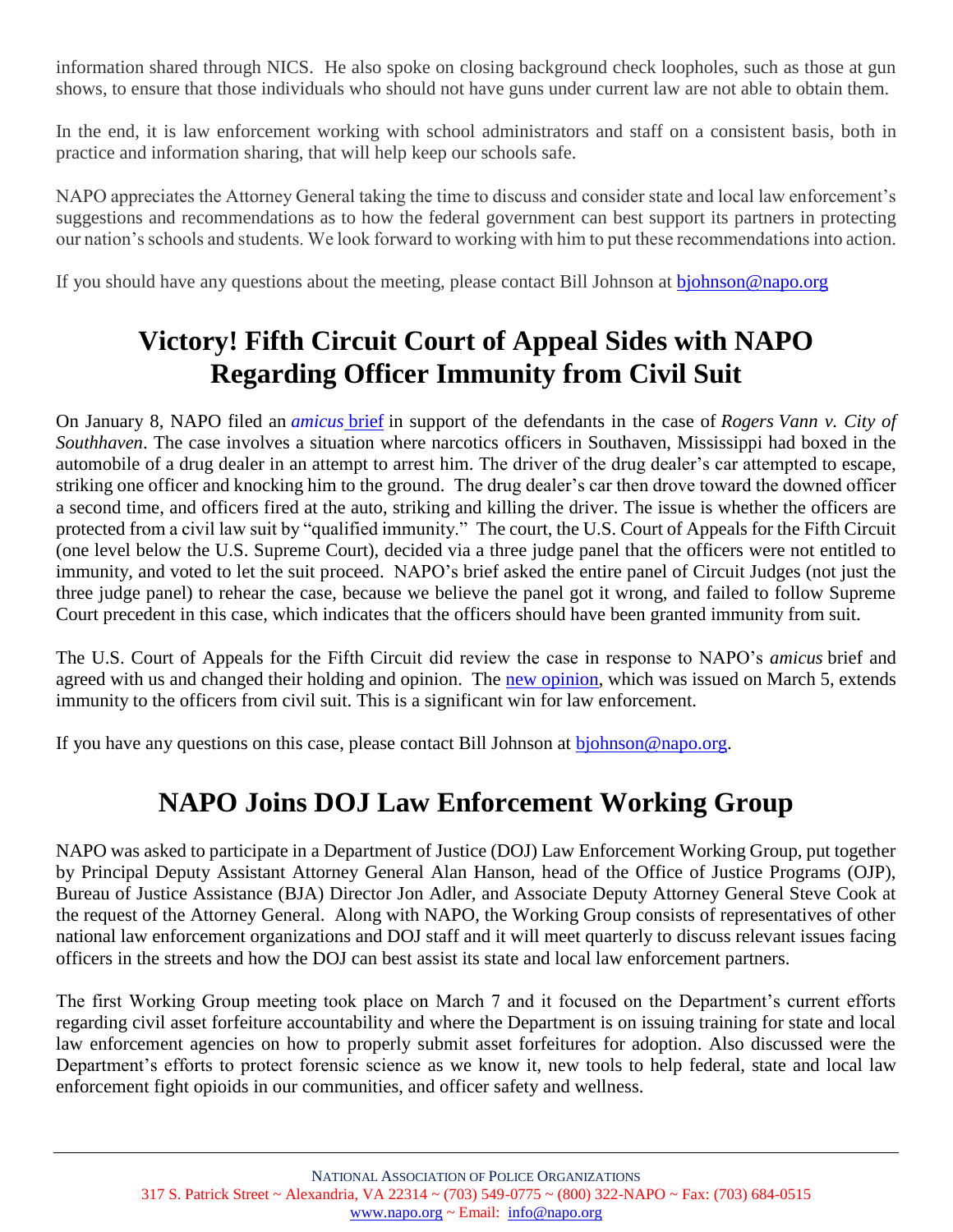NAPO appreciates being invited to participate in the Working Group as we believe it is another important step in the DOJ's efforts to forge a new and better relationship with state and local law enforcement. We look forward to our work with the Department and our fellow law enforcement partners through this Working Group.

## **NAPO on the Hill: National Police Week Priorities**

NAPO, together with other law enforcement organizations, met with staff of **Speaker Paul Ryan (R-WI), Senate Majority Leader Mitch McConnell (R-KY**), **Senate Minority Leader Chuck Schumer (D-NY)**, **Senator Pat Toomey (R-PA)**, and **staff of the House and Senate Law Enforcement Caucuses** to discuss our priority legislation for this Congress, in particular, pro-law enforcement legislation we want to see moved leading up to or during National Police Week. Given the timeframe, the legislation we want to move during Police Week are those bills that are bipartisan and have the support of the Judiciary Committee so that they can move quickly to the House and Senate floors.

We discussed the Children of Fallen Heroes Scholarship Act, the Protecting Lives Using Surplus (PLUS) Equipment Act, possible legislation to reform the delivery of the Public Safety Officers' Benefits (PSOB) Program to disabled law enforcement officers, draft legislation to provide federal health benefits to officers severely disabled in the line of duty, and legislation to enhance officer safety by increasing penalties for the murder, attempted murder, or assault of federal, state, and local law enforcement officers:

**The Children of Fallen Heroes Scholarship Act** would eliminate the expected family contribution (EFC) used to determine financial need in the case of a Pell Grant-eligible student whose parent or guardian died in the line of duty. Additionally, children of public safety officers who died in the line of duty would qualify for the maximum Pell Grant award (\$5,815 for FY16-17) if he or she was less than 24 years old or enrolled at an institution of higher education at the time of the parent or guardian's death.

**The PLUS Equipment Act / Lifesaving Gear for Police Act** would ensure that no president is able to restrict state and local law enforcement's access to surplus military equipment through the Department of Defense 1033 Program and other equipment acquisition programs through the Departments of Justice and Homeland Security without Congressional action. This lifesaving equipment used in search and rescue operations, disaster response, and active shooter situations that they otherwise would not be able to afford. This legislation will stop surplus military equipment from being used as a political football every time a new administration is elected. Representative Ratcliffe is the sponsor of this vital legislation.

**PSOB disability reform** is necessary as the bar established by the Program to award a disability benefit is set too high and flies in the face of the intent of the Program. The current requirement is that the injury must be so severe that the officer is unable to perform any full- or part-time job that is compensated and that the officer must have no chance of getting better. This standard has led to many officers who are permanently and totally disabled being denied PSOB benefits because they are able to perform menial tasks that could qualify as "gainful work" under the definition, but not by societal standards.

DOJ regulations are still pending that may impact the threshold for qualifying for PSOB disability benefits, which is why we have not introduced legislation yet addressing this issue.

**Legislation to provide federal health benefits to officers severely disabled in the line of duty** is a priority for NAPO as many officers disabled in the line of duty and no longer employed by their public safety agency often find themselves without health coverage for themselves and their families. By providing these officers and their families access to discounted federal health benefits through the Federal Employee Health Benefits Program, it would help remove a great financial burden from the loved ones of those who sacrificed so much for the safety of our communities.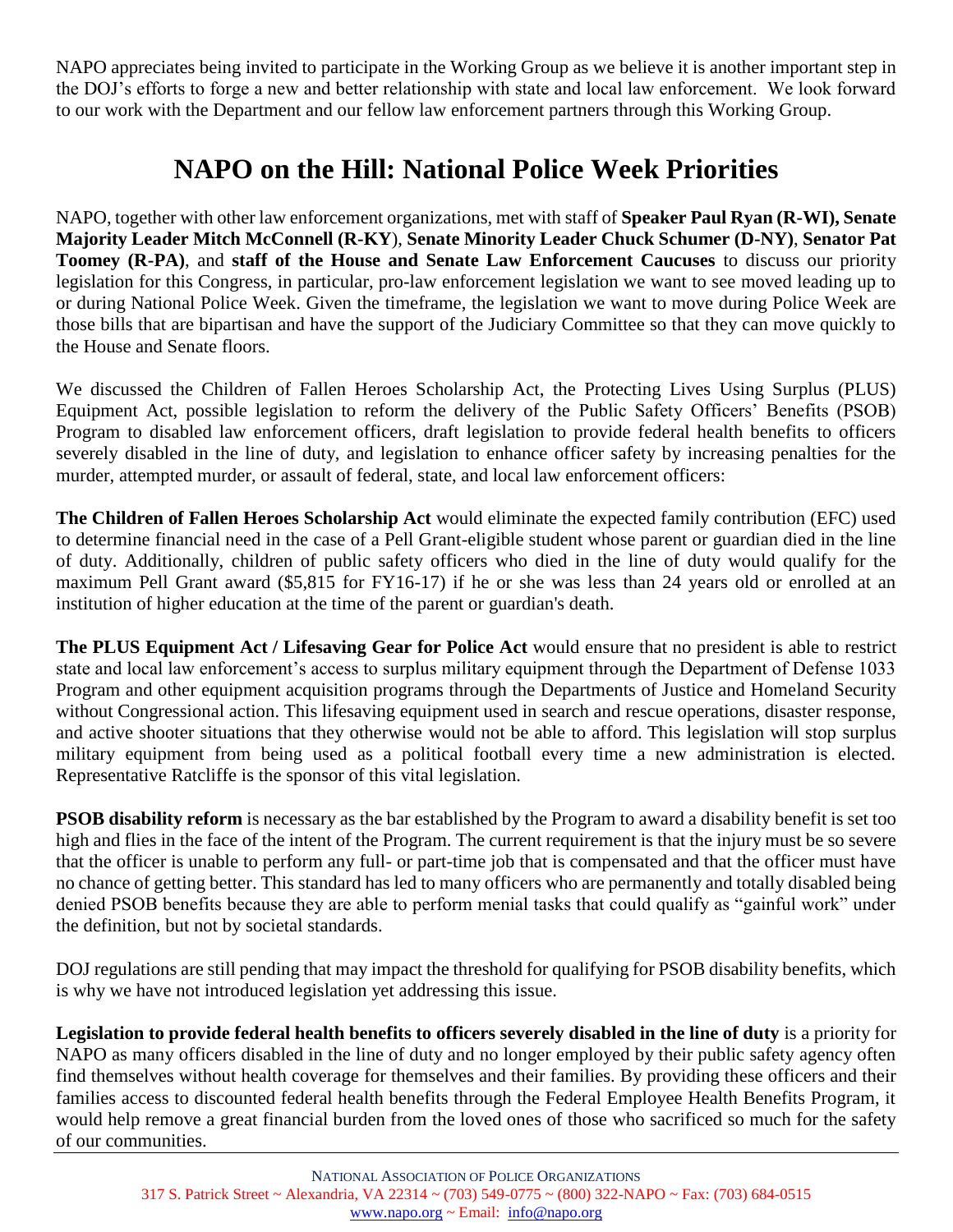**Increased penalties for the murder, attempted murder, or assault of a federal, state or local law enforcement officer** because of their status as a public safety officer will deter such crimes and bring greater protections to officers and the communities they serve. The **Thin Blue Line Act** passed the House in May 2017 and we hope to pass it through the Senate this year. Additionally, we are working to introduced new legislation to add further protections for officers against violent crimes aimed at them.

Staff for both Majority Leader McConnell, Speaker Ryan, and Minority Leader Schumer expressed initial support for our National Police Week bill package and asked to be kept informed of the status of the various bills as we work to move them through the House and Senate. They indicated they were willing to work with us to move these bills in whatever manner possible, we just need to ensure they have the necessary support.

Senator Toomey's staff said that Senator, who sponsors both the Thin Blue Line Act and the Lifesaving Gear for Police Act, will help us move these important bills forward. We also have the support of both the House and Senate Law Enforcement Caucuses. NAPO continues to meet with House and Senate leadership and Committee staff to ensure our ability to move these bills in the run up to National Police Week. If you have any questions about NAPO's meetings on the Hill or the issues addressed, please contact Andy Edmiston at [aedmiston@napo.org.](mailto:aedmiston@napo.org)

## **NAPO on the Hill: Funding for MIOTCRA**

As the Fiscal 2019 appropriations process begins, NAPO is working with **Representatives Doug Collins (R-GA), Bobby Scott (D-VA), Leonard Lance (R-NJ) and Norma Torres (D-CA)** to garner support for funding the Mentally Ill Offender Treatment Crime Reduction Act (MIOTCRA), one of our priority grant programs through the Department of Justice (DOJ). This vital program improves access to mental health services for people who come into contact with the criminal justice system, and provides law enforcement officers with the tools they need to identify and respond to mental health issues in the communities they serve.

Specifically, MIOTCRA supports crisis intervention teams; supports state and local efforts to identify people with mental health conditions at each point in the criminal justice system in order to appropriately direct them to mental health services; and supports the development of curricula and training for police academies. The need for these resources grows each year and it is imperative that MIOTCRA receive adequate funding in Fiscal 2019.

NAPO is helping to a circulate Congressional sign-on letter in support of funding for MIOTCRA in the House. These letters, known as "Dear Colleagues," are an important way for Members of Congress to express their support for particular programs to the Appropriations Committees at the beginning of the annual funding cycle. For the past several years, this Congressional sign-on letter has attracted broad bipartisan support, which has led to MIOTCRA receiving adequate funding each fiscal year.

This is an important step in the Congressional appropriations process. We will keep you updated on the status of this program as well as our other priority programs as they make their way through the appropriations process.

## **NAPO's 2018 Legislative Update Breakfast and Lobby Day**

#### **May 15, 2018 ~ Omni Shoreham Hotel**

Please join NAPO on Tuesday, May 15 for our Legislative Day on Capitol Hill. Use this opportunity to lobby Congressional Representatives and Senators on behalf of your members concerning the issues which affect law enforcement. Prior to lobbying Capitol Hill, plan to attend NAPO's Legislative Breakfast for an update on